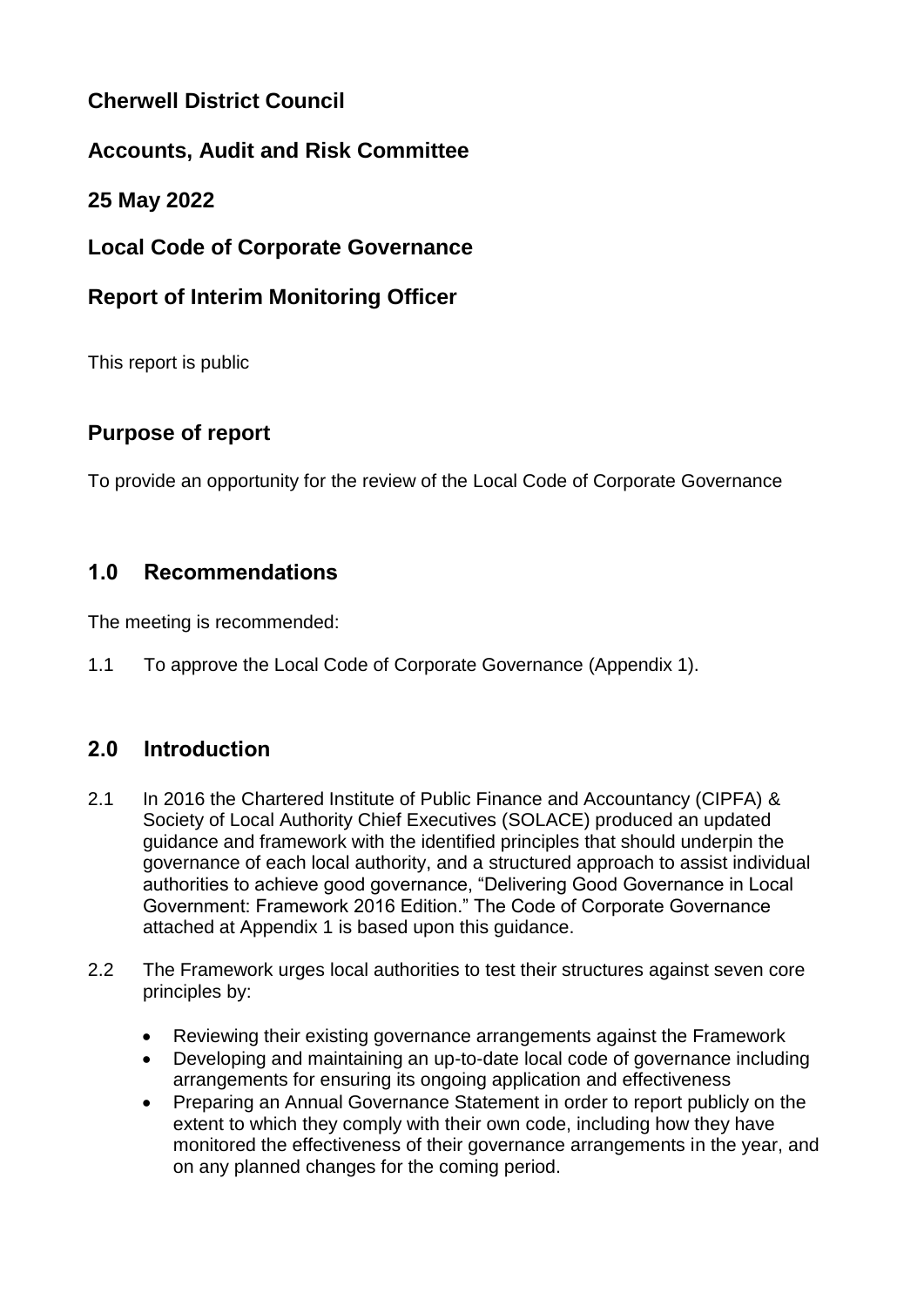2.3 The Corporate Governance Assurance Group has reviewed and updated Cherwell District Council's Local Code of Corporate Governance, and this will be subject to an annual review. The next review date is March 2023.

### **3.0 Report Details**

- 3.1 Unlike the Annual Governance Statement, there is no statutory requirement for a Local Code of Corporate Governance. Rather, the Code complements and underpins the Annual Governance Statement by demonstrating, with evidence, how the Council meets the good governance principles set out in the Good Governance Framework published by the Chartered Institute of Finance and Accountancy.
- 3.2 The Local Code of Corporate Governance has been drafted with the oversight of the Corporate Governance Assurance Group (CGAG) and with input from ELT representatives.

#### **Format of the Local Code of Governance**

- 3.3 The Local Code of Corporate Governance sets out how Cherwell District Council complies with the requirements of the Code and identifies key documents, which provide detailed information as to how the Council ensures the Corporate Governance principles are adhered to.
- 3.3 Appendix A of the Local Code of Governance details the actions and behaviours taken by the Council that demonstrate good governance; as taken from 2016 CIPFA & SOLACE: "Delivering Good Governance in Local Government: Framework 2016 Edition"
- 3.4 Appendix B of the Local Code of Corporate Governance identifies evidence that demonstrates that the Council is delivering good governance

### **4.0 Conclusion and Reasons for Recommendations**

4.1 The Local Code of Corporate Governance provides a simple and transparent way to communicate to the Council's stakeholders how it is meeting the requirements of the CIPFA/SOLACE Framework and provide a reference point in the Annual Governance Statement.

### **5.0 Consultation**

None in the preparation of this report. The Corporate Leadership Team and Extended Leadership Team were involved in the drafting and review of the Local Code of Corporate Governance.

# **6.0 Alternative Options and Reasons for Rejection**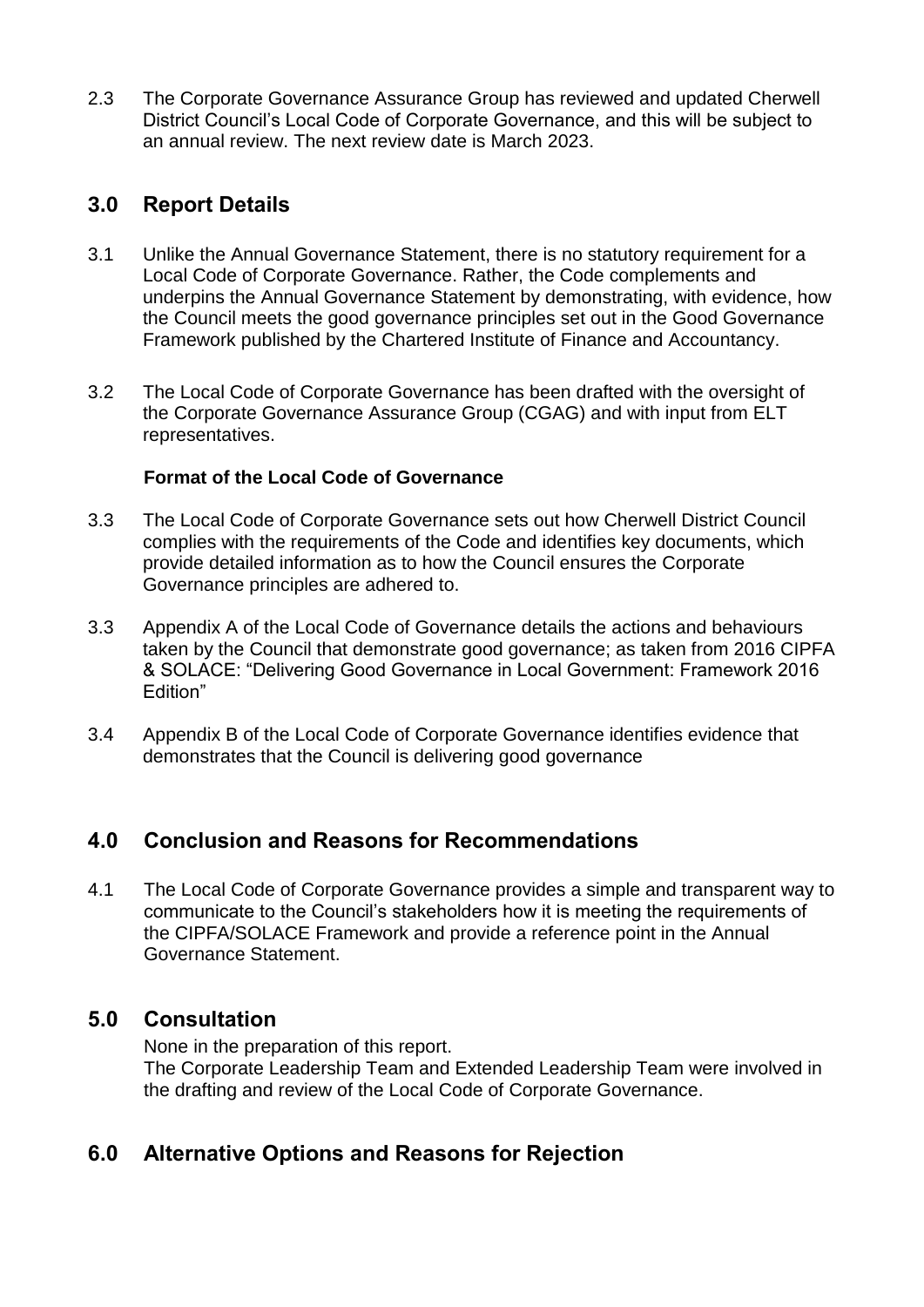6.1 The following alternative options have been identified and rejected for the reasons as set out below.

Option 1: Not to approve the Local Code of Corporate Governance. This is not recommended as the Code demonstrates how the Council meets the good governance principles set out in the CIPFA Good Governance Framework.

### **7.0 Implications**

#### **Financial and Resource Implications**

7.1 There are no finance implications arising directly from this report.

Comments checked by: Michael Furness, Assistant Director of Finance, 01295 221845 [michael.furness@cherwell-dc.gov.uk](mailto:michael.furness@cherwell-dc.gov.uk)

#### **Legal Implications**

7.2 There are no legal implications arising directly from this report.

Comments checked by: Shahin Ismail, Assistant Director Law, Governance & Democratic Services & Monitoring Officer, [Shahin.ismail@cherwell-dc.gov.uk](mailto:Shahin.ismail@cherwell-dc.gov.uk)

#### **Risk Implications**

7.3 There are no risk implications arising directly from this report.

Comments checked by: Celia Prado-Teeling, Interim Assistant Director – Customer Focus, 01295 221556 [Celia.Prado-Teeling@cherwell-dc.gov.uk](mailto:Celia.Prado-Teeling@cherwell-dc.gov.uk)

#### **Equalities and Inclusion Implications**

7.4 There are no equalities implications arising directly from this report.

Comments checked by: Celia Prado-Teeling, Interim Assistant Director – Customer Focus, 01295 221556 [Celia.Prado-Teeling@cherwell-dc.gov.uk](mailto:Celia.Prado-Teeling@cherwell-dc.gov.uk)

### **8.0 Decision Information**

**Key Decision**

**Financial Threshold Met: N/A**

**Community Impact Threshold Met: N/A**